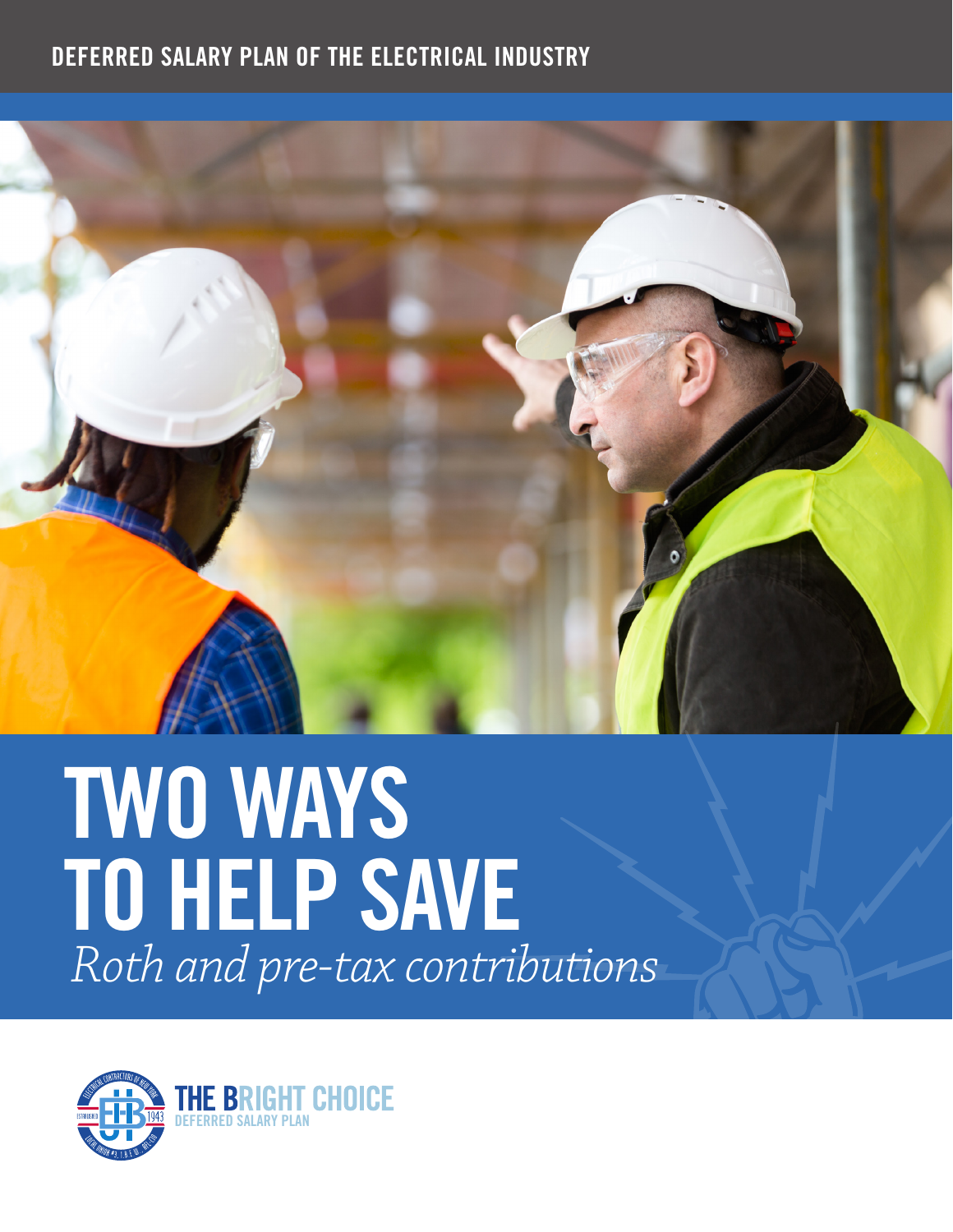# YOU HAVE A CHOICE!

Roth 401(k) contributions are available to members in the Deferred Salary Plan of the Electrical Industry (the "DSP") who are covered under the NYC Construction, Street Lighting, Elevator Division or Westchester/Fairfield collective bargaining agreements. In addition, regardless of a participant's collective bargaining agreement, those who are age 59.5 or older, retired, or otherwise eligible for a distribution under the terms of the DSP are eligible to perform In-Plan Roth Rollovers (or "conversions").



## Traditional pre-tax contributions

Your contributions come out of your pay before taxes are deducted, so you save on your taxes now. In fact, every pre-tax dollar you contribute is less than a dollar reduction in take-home pay.

#### Potential benefits:

- A more secure financial future
- Potential for current tax savings (lower your taxable income, so you pay less in taxes now)
- Deferred taxes on any potential earnings

Potential drawback: You pay taxes when you withdraw your savings, and your tax rate might be higher than when you contributed the money.



## Roth after-tax contributions

Roth contributions come out of your pay after taxes have been withheld. Your take-home pay is reduced by the amount you contribute, but your contributions are never taxed again, and any investment earnings will not face federal taxes as long as you hold the account for five or more years from January 1 of the year of your first contribution, and you:

- ‐ are at least age 59½
- ‐ or become disabled
- ‐ or have died

#### Potential benefits:

- A more secure financial future
- Potential tax-free growth and tax-free withdrawal of your contribution amount
- If you qualify, tax-free growth and tax-free withdrawal of any investment earnings

Potential drawback: No current tax break now.

In-plan Roth rollovers. If you are age  $59\frac{1}{2}$  or older, retired, or otherwise eligible for a distribution from the DSP, you may convert existing plan pre-tax savings (including Employer contributions) to Roth contributions through an in-plan Roth rollover or "conversion." The converted amounts are generally taxable in the year of conversion—but may benefit you because your future distributions of the converted dollars, including any earnings, could be free from federal income tax.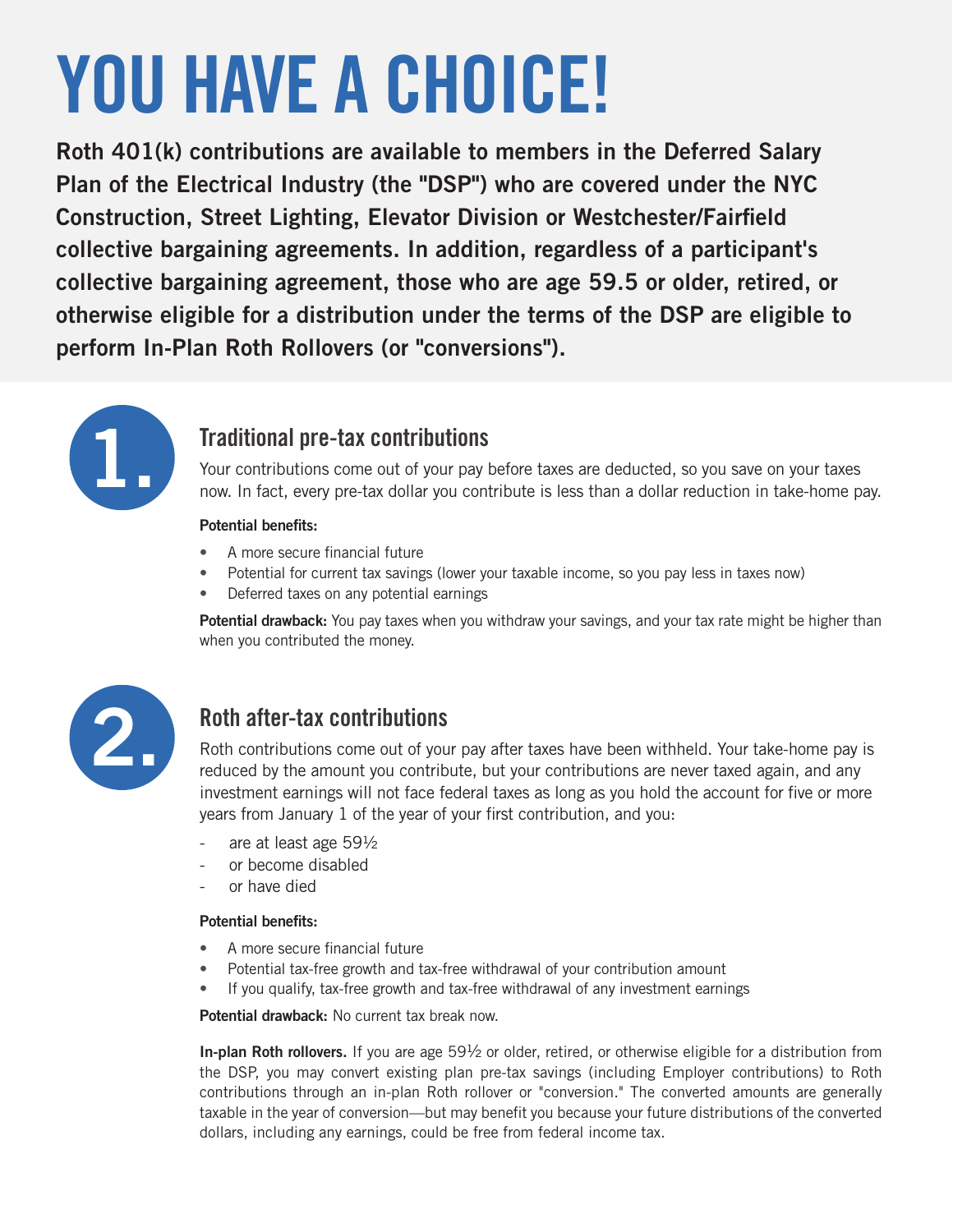

*Play now, pay later? Or vice versa? Consider finding out now which kind of retirement saving strategy makes the most sense for you traditional, Roth or a combination of both—at [roth.connectwithpru.com.](http://roth.connectwithpru.com)*

## Where to save? How to save?

To choose which way to save or whether to convert, consider following these guidelines:

#### You might benefit from *pre-tax contributions* if:

- You think your tax rate will be lower in retirement.
- You are behind in saving and think Social Security could be a main source of retirement income.
- You are a mid or high earner and would rather lower your current taxable income.
- You are willing to risk paying higher taxes later so that you can have more take-home pay today.

#### You might benefit from *Roth contributions* if:

- You think you could face a higher tax rate in retirement.
- You are on track for retirement savings, or you are saving a lot and think you could be in a higher tax bracket when you retire.
- You are willing to trade less take-home pay today for potentially more income in retirement.
- You do not earn a lot today, so you do not expect to gain much from a current tax break.
- You earn too much to contribute to a Roth IRA (individual retirement account) but want to take advantage of a Roth account.

#### You might benefit from *both* if:

• You are not sure what your future income (or tax bracket) will be and want to "diversify your tax risk."